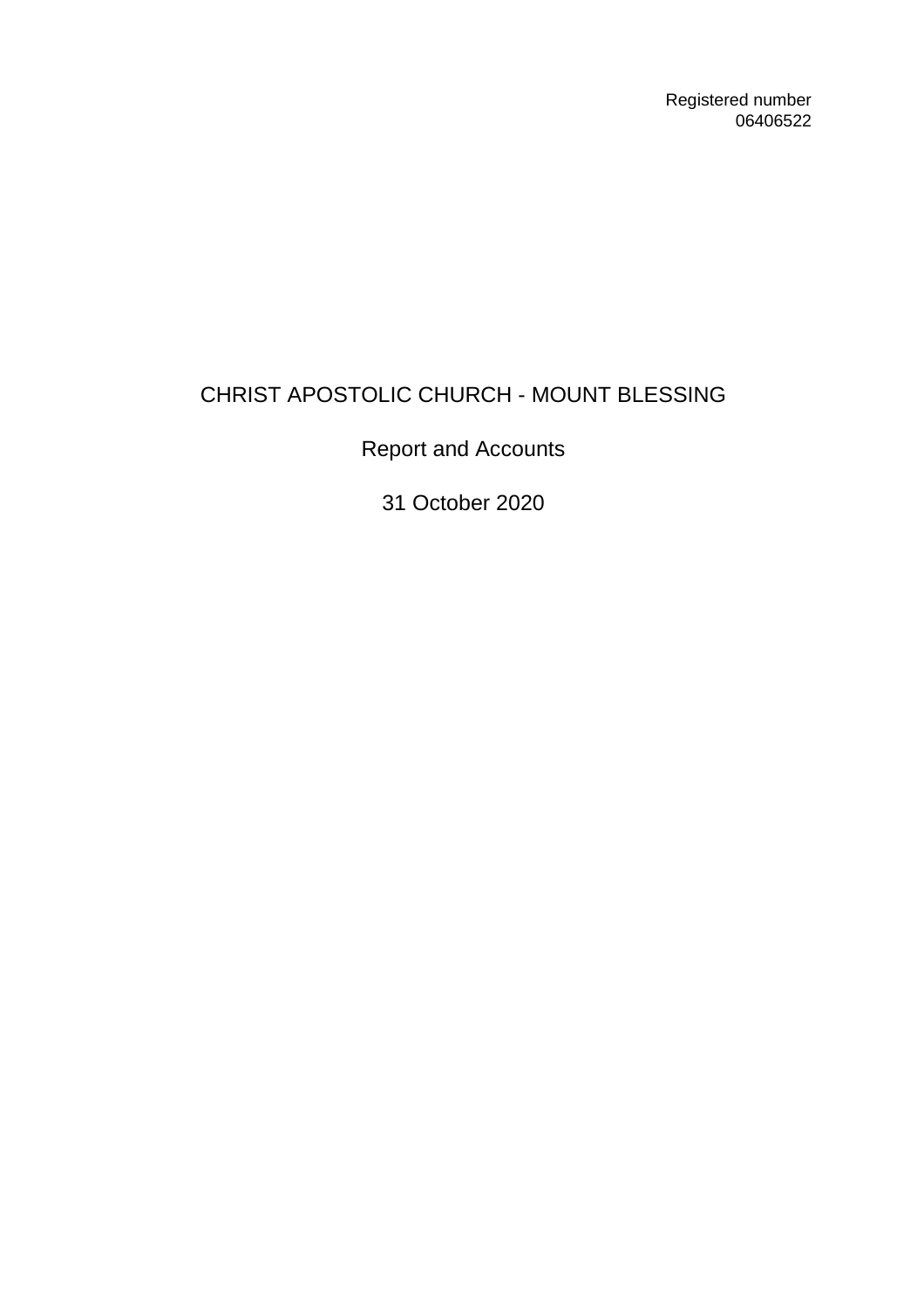## **CHRIST APOSTOLIC CHURCH - MOUNT BLESSING Report and accounts Contents**

|                         | Page    |
|-------------------------|---------|
| Company information     | 1       |
| Directors' report       | 2       |
| Accountants' report     | 3       |
| Profit and loss account | 4       |
| Balance sheet           | 5       |
| Notes to the accounts   | $6 - 7$ |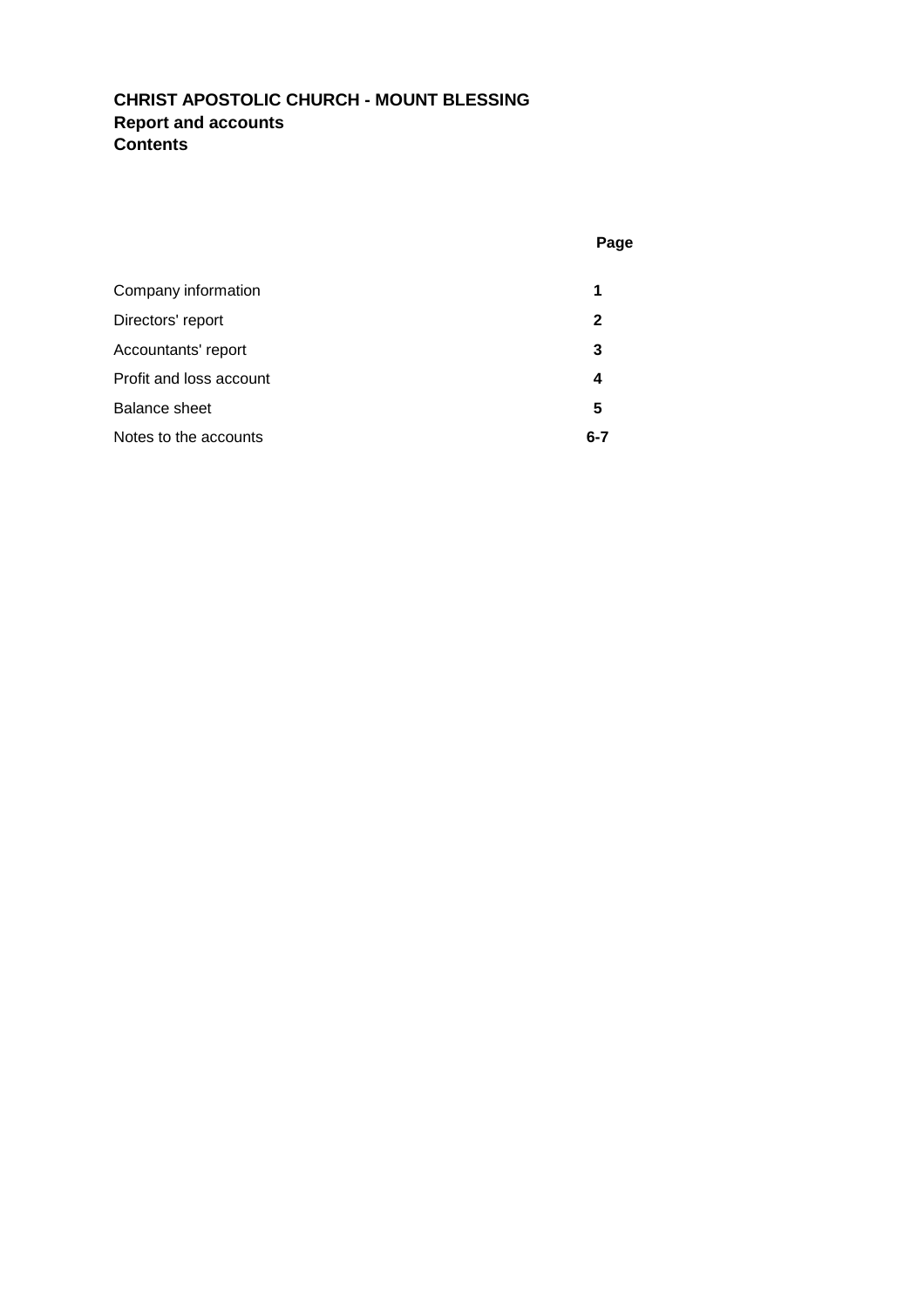## **CHRIST APOSTOLIC CHURCH - MOUNT BLESSING Company Information**

**Directors** Rev Joseph Sunday Alabi

**Secretary** Evang Funmilayo Alabi

**Accountants** Lemo Corporate 815 Old Kent Road LONDON SE15 1NX

### **Bankers**

Abbey National

#### **Registered office**

170 Hurstwood Avenue Kent DA8 3QA

## **Registered number**

06406522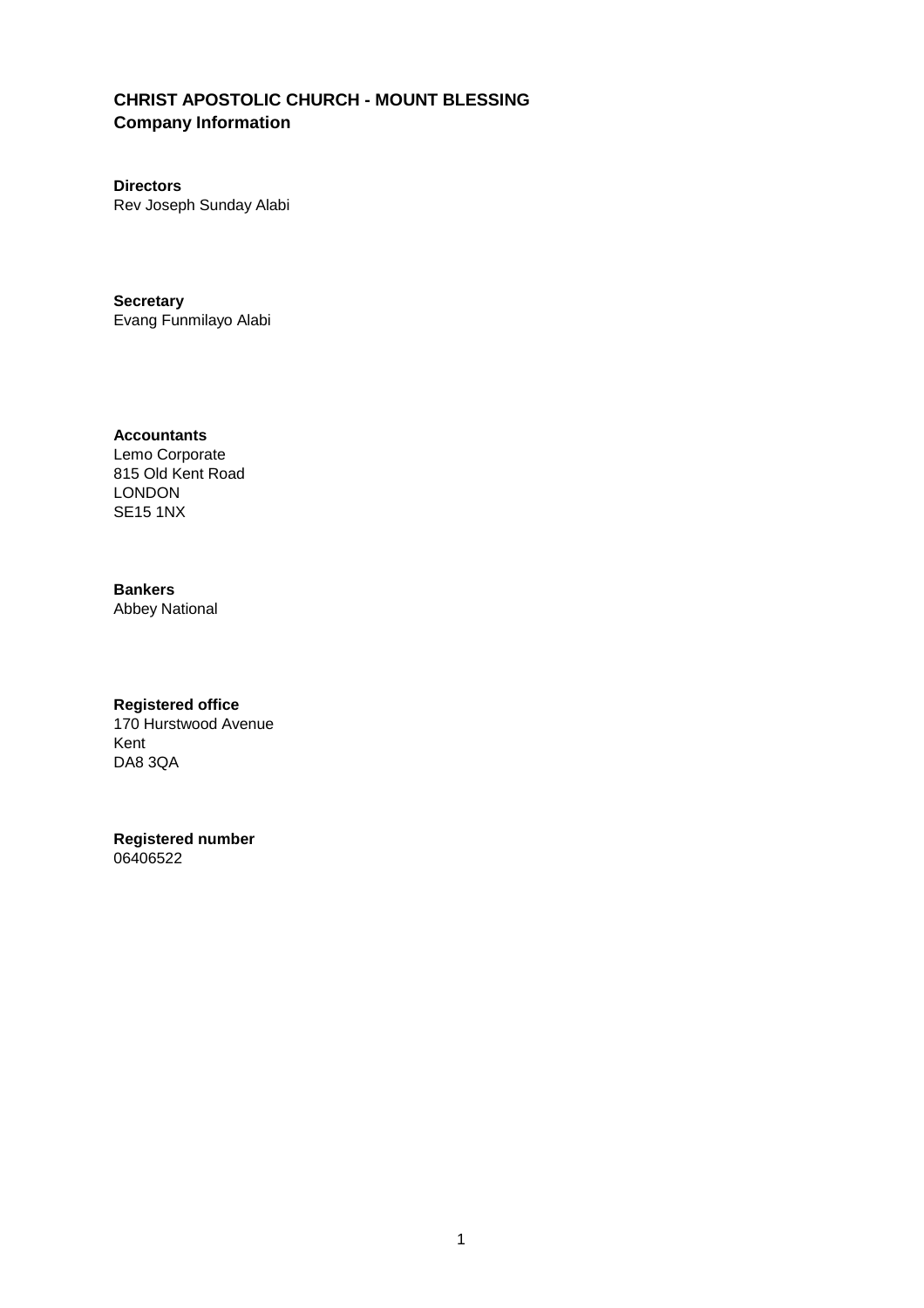### **CHRIST APOSTOLIC CHURCH - MOUNT BLESSING Registered number: 06406522 Trustee's Report**

The directors present their report and accounts for the year ended 31 October 2020.

#### **Principal activities**

The company's principal activity during the year continued to be Proclaiming the Gospel according to the doctorine of JESUS CHRIST.

#### **Directors**

The following persons served as directors during the year:

#### Rev Joseph S.Alabi

#### **Small company provisions**

This report has been prepared in accordance with the provisions in Part 15 of the Companies Act 2006 applicable to companies subject to the small companies regime.

This report was approved by the board on 16 July 2021 and signed on its behalf.

Rev Joseph Sunday Alabi **Trustee**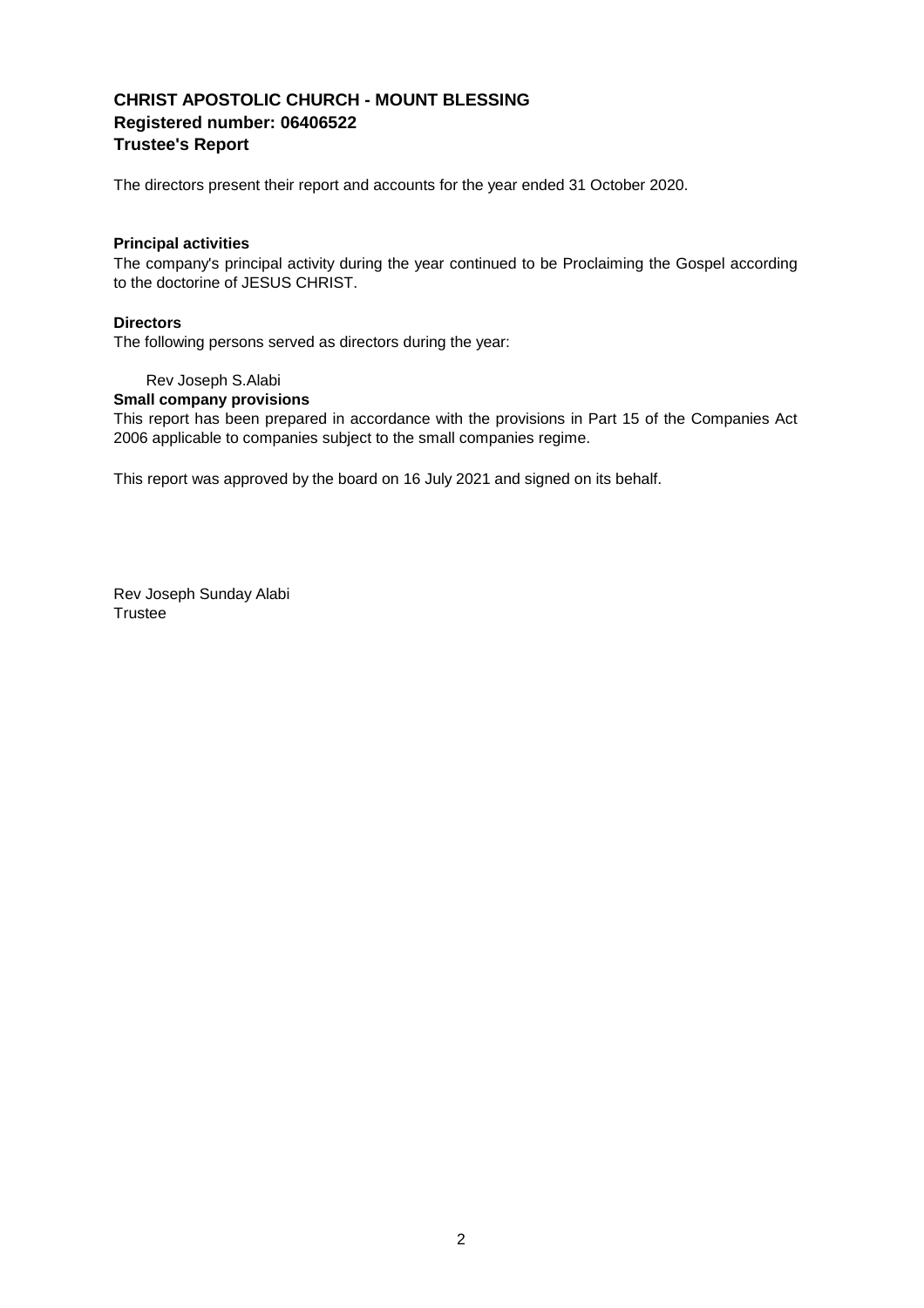### **CHRIST APOSTOLIC CHURCH - MOUNT BLESSING Accountants' Report**

#### **Accountants' report to the directors of CHRIST APOSTOLIC CHURCH - MOUNT BLESSING**

You consider that the company is exempt from an audit for the year ended 31 October 2020. You have acknowledged, on the balance sheet, your responsibilities for complying with the requirements of the Companies Act 2006 with respect to accounting records and the preparation of accounts. These responsibilities include preparing accounts that give a true and fair view of the state of affairs of the company at the end of the financial year and of its profit or loss for the financial year.

In accordance with your instructions, we have prepared the accounts which comprise the Profit and Loss Account, the Balance Sheet and the related notes from the accounting records of the company and on the basis of information and explanations you have given to us.

We have not carried out an audit or any other review, and consequently we do not express any opinion on these accounts.

Lemo Corporate Chartered Certified Accountants

815 Old Kent Road LONDON SE15 1NX

16 July 2021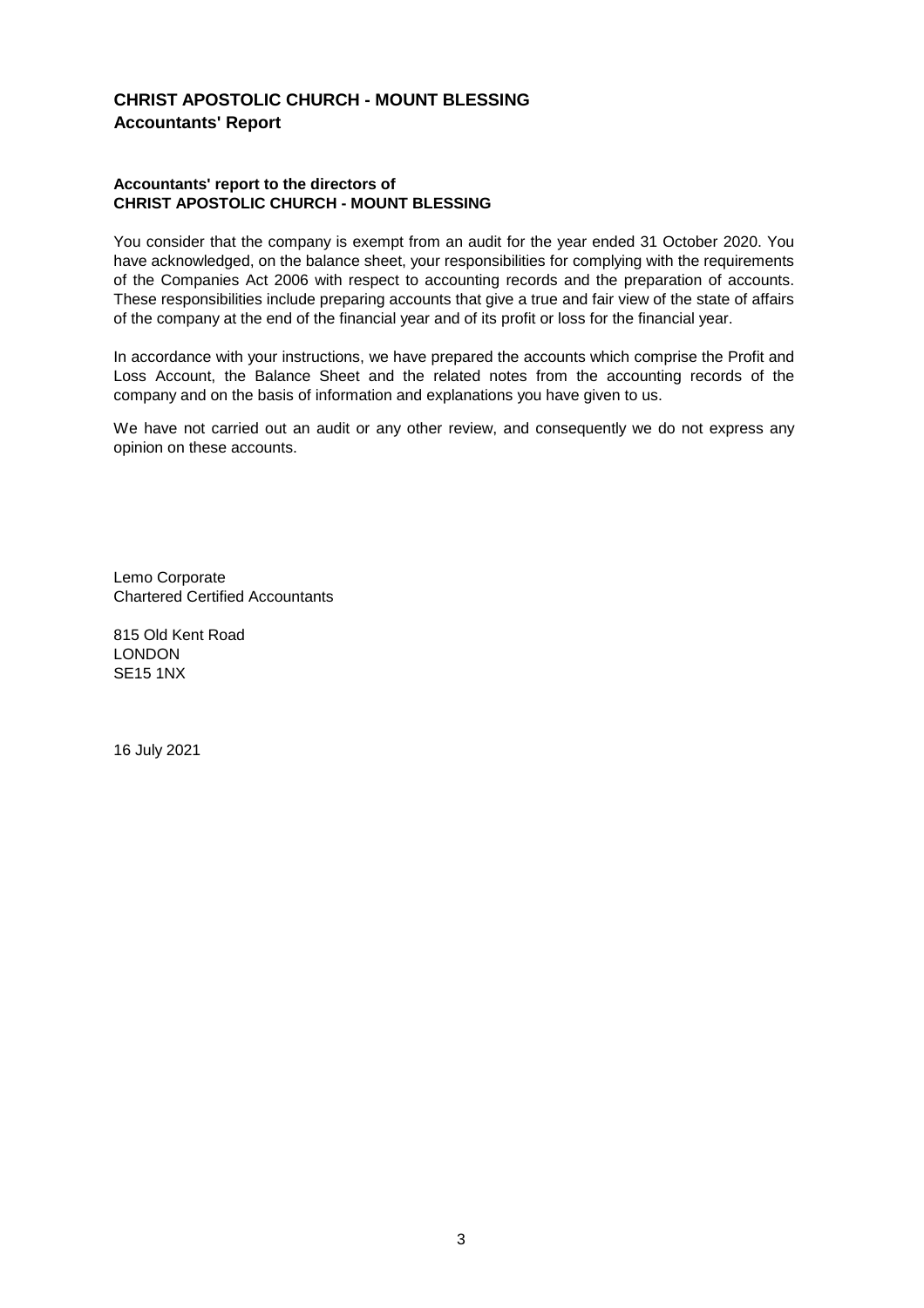## **CHRIST APOSTOLIC CHURCH - MOUNT BLESSING Profit and Loss Account for the year ended 31 October 2020**

|                                             | <b>Notes</b> | 2020<br>£ | 2019<br>£ |
|---------------------------------------------|--------------|-----------|-----------|
| <b>Turnover</b>                             |              | 35,977    | 39,064    |
| Administrative expenses                     |              | (45,073)  | (44, 485) |
| <b>Operating loss</b>                       | 2            | (9,096)   | (5, 421)  |
| Loss on ordinary activities before taxation |              | (9,096)   | (5, 421)  |
| Tax on loss on ordinary activities          | 3            |           |           |
| Loss for the financial year                 |              | (9,096)   | (5, 421)  |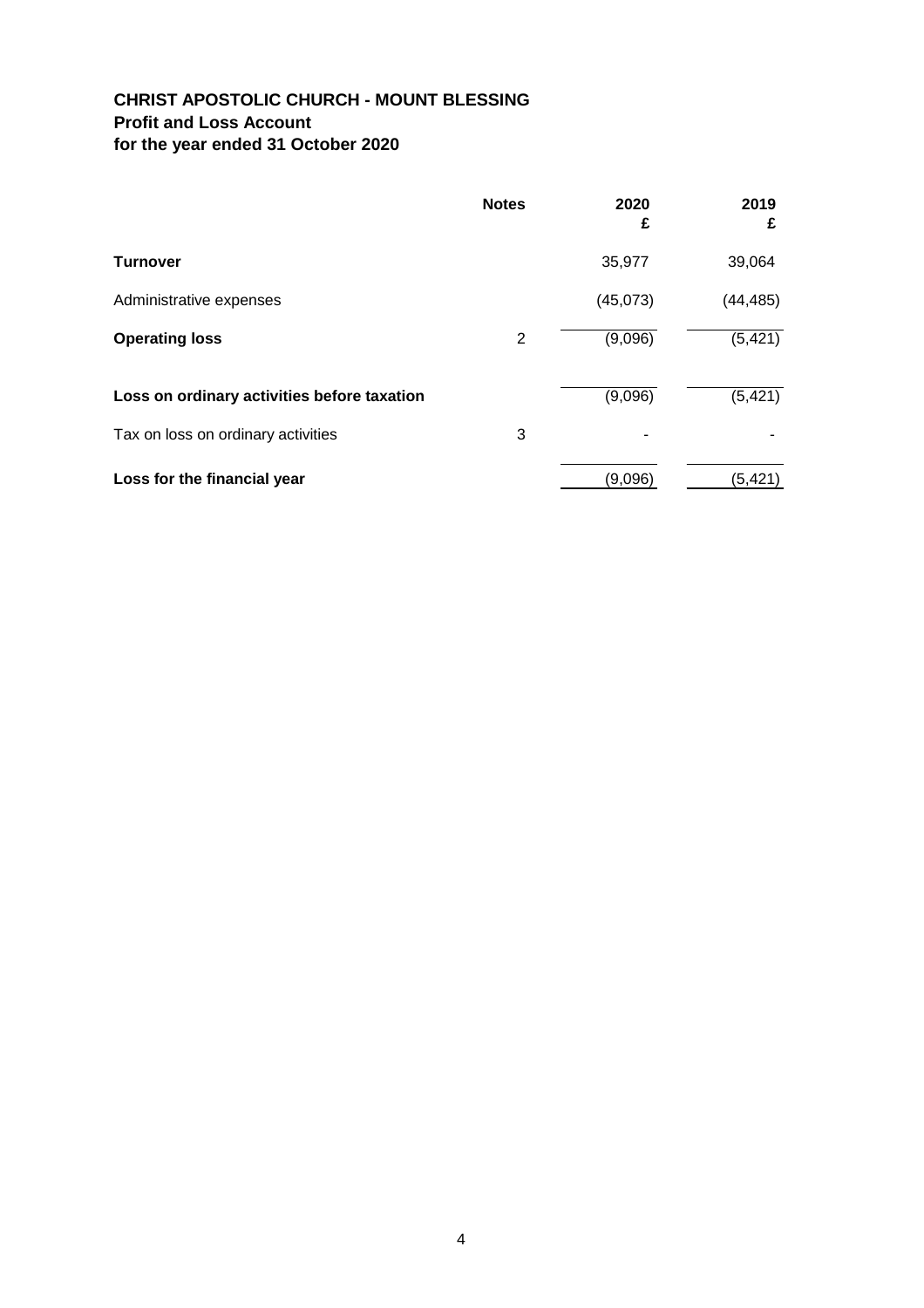### **CHRIST APOSTOLIC CHURCH - MOUNT BLESSING Balance Sheet as at 31 October 2020**

|                                       | <b>Notes</b> |          | 2020<br>£ |         | 2019<br>£ |
|---------------------------------------|--------------|----------|-----------|---------|-----------|
| <b>Fixed assets</b>                   |              |          |           |         |           |
| Tangible assets                       | 4            |          | 326       |         | 447       |
| <b>Current assets</b>                 |              |          |           |         |           |
| Cash at bank and in hand              |              | 1,025    |           | 6,121   |           |
| <b>Creditors: amounts falling due</b> |              |          |           |         |           |
| within one year                       | 5            | (6, 490) |           | (2,611) |           |
| Net current (liabilities)/assets      |              |          | (5, 465)  |         | 3,510     |
| <b>Net (liabilities)/assets</b>       |              |          | (5, 139)  |         | 3,957     |
| <b>Capital and reserves</b>           |              |          |           |         |           |
| Profit and loss account               | 6            |          | (5, 139)  |         | 3,957     |
| <b>Shareholders' funds</b>            |              |          | (5, 139)  |         | 3,957     |

The directors are satisfied that the company is entitled to exemption from the requirement to obtain an audit under section 477 of the Companies Act 2006 and that members have not required the company to obtain an audit in accordance with section 476 of the Act.

The directors acknowledge their responsibilities for complying with the requirements of the Companies Act 2006 with respect to accounting records and the preparation of accounts.

The accounts have been prepared in accordance with the provisions in Part 15 of the Companies Act 2006 applicable to companies subject to the small companies regime.

Rev Joseph Sunday Alabi Trustee Approved by the board on 16 July 2021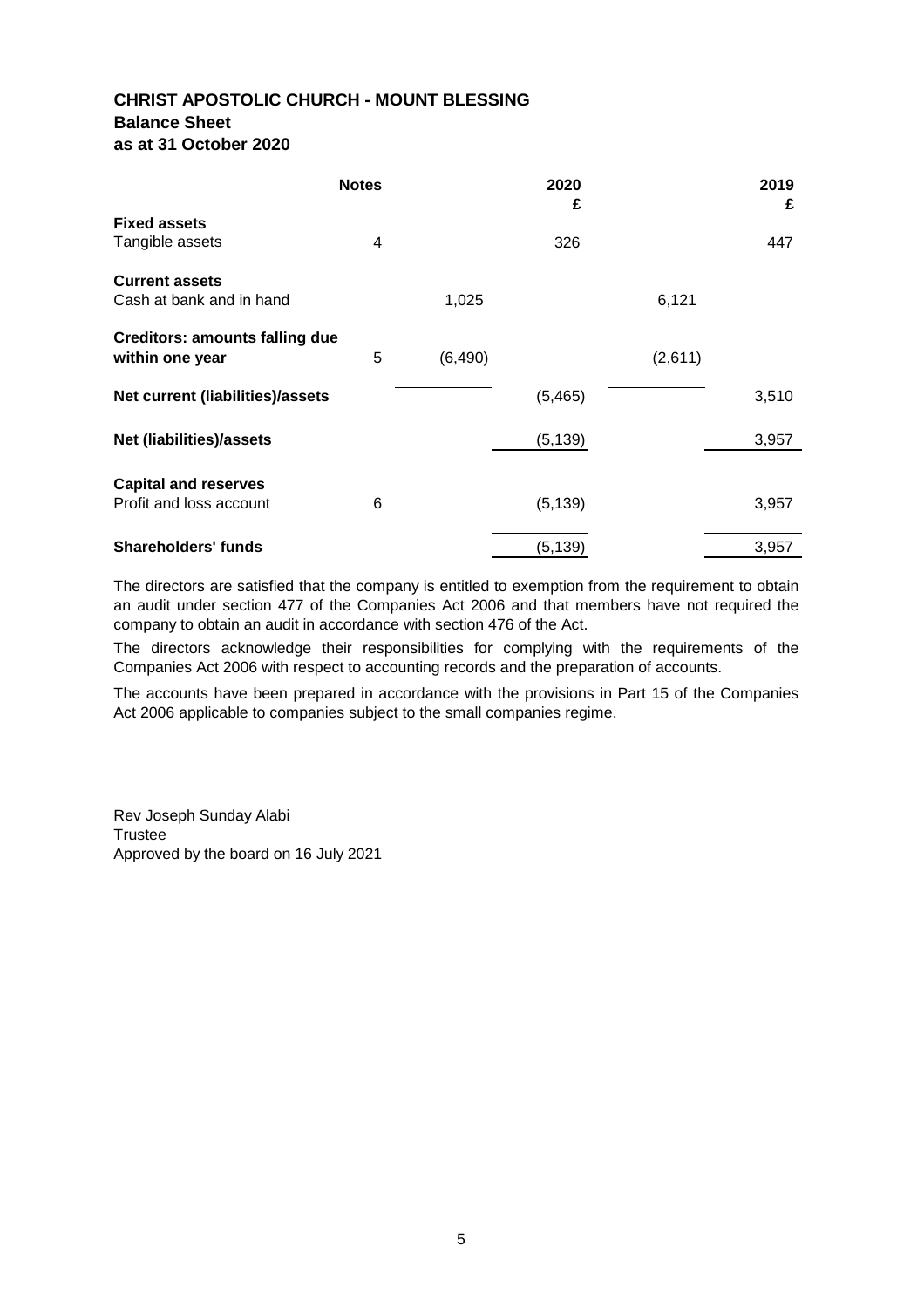## **CHRIST APOSTOLIC CHURCH - MOUNT BLESSING Notes to the Accounts for the year ended 31 October 2020**

### **1 Accounting policies**

#### *Turnover*

Turnover represents the value, net of value added tax and discounts, of goods provided to customers and work carried out in respect of services provided to customers.

### *Depreciation*

Depreciation has been provided at the following rates in order to write off the assets over their estimated useful lives.

|   | Musical equipment<br>Motor vehicles | 25% straight line<br>25% straight line |           |           |
|---|-------------------------------------|----------------------------------------|-----------|-----------|
| 2 | <b>Operating profit</b>             |                                        | £         |           |
|   | This is stated after charging:      |                                        |           |           |
|   | Depreciation of owned fixed assets  |                                        | 121       |           |
| 3 | <b>Taxation</b>                     |                                        | 2020<br>£ | 2019<br>£ |
|   | UK corporation tax                  |                                        |           |           |

#### **4 Tangible fixed assets**

|   |                                                | <b>Plant and</b><br>machinery etc | <b>Motor</b><br>vehicles | <b>Total</b> |
|---|------------------------------------------------|-----------------------------------|--------------------------|--------------|
|   | Cost                                           | £                                 | £                        | £            |
|   | At 1 November 2019                             | 4,462                             | 2,712                    | 7,174        |
|   | Additions                                      |                                   |                          |              |
|   | At 31 October 2020                             | 4,462                             | 2,712                    | 7,174        |
|   | <b>Depreciation</b>                            |                                   |                          |              |
|   | At 1 November 2019                             | 4,416                             | 2,311                    | 6,727        |
|   | Charge for the year                            |                                   | 121                      | 121          |
|   | At 31 October 2020                             | 4,416                             | 2,432                    | 6,848        |
|   | Net book value                                 |                                   |                          |              |
|   | At 31 October 2020                             | 46                                | 280                      | 326          |
|   | At 31 October 2019                             | 46                                | 401                      | 447          |
| 5 | Creditors: amounts falling due within one year |                                   | £                        | £            |
|   | <b>Trade creditors</b>                         |                                   | 5,990                    | 2,111        |
|   | Other creditors                                |                                   | 500                      | 500          |
|   |                                                |                                   | 6,490                    | 2,611        |
| 6 | <b>Profit and loss account</b>                 |                                   | £                        |              |
|   | At 1 November 2019                             |                                   | 3,957                    |              |
|   | Loss for the year                              |                                   | (9,096)                  |              |
|   | At 31 October 2020                             |                                   | (5, 139)                 |              |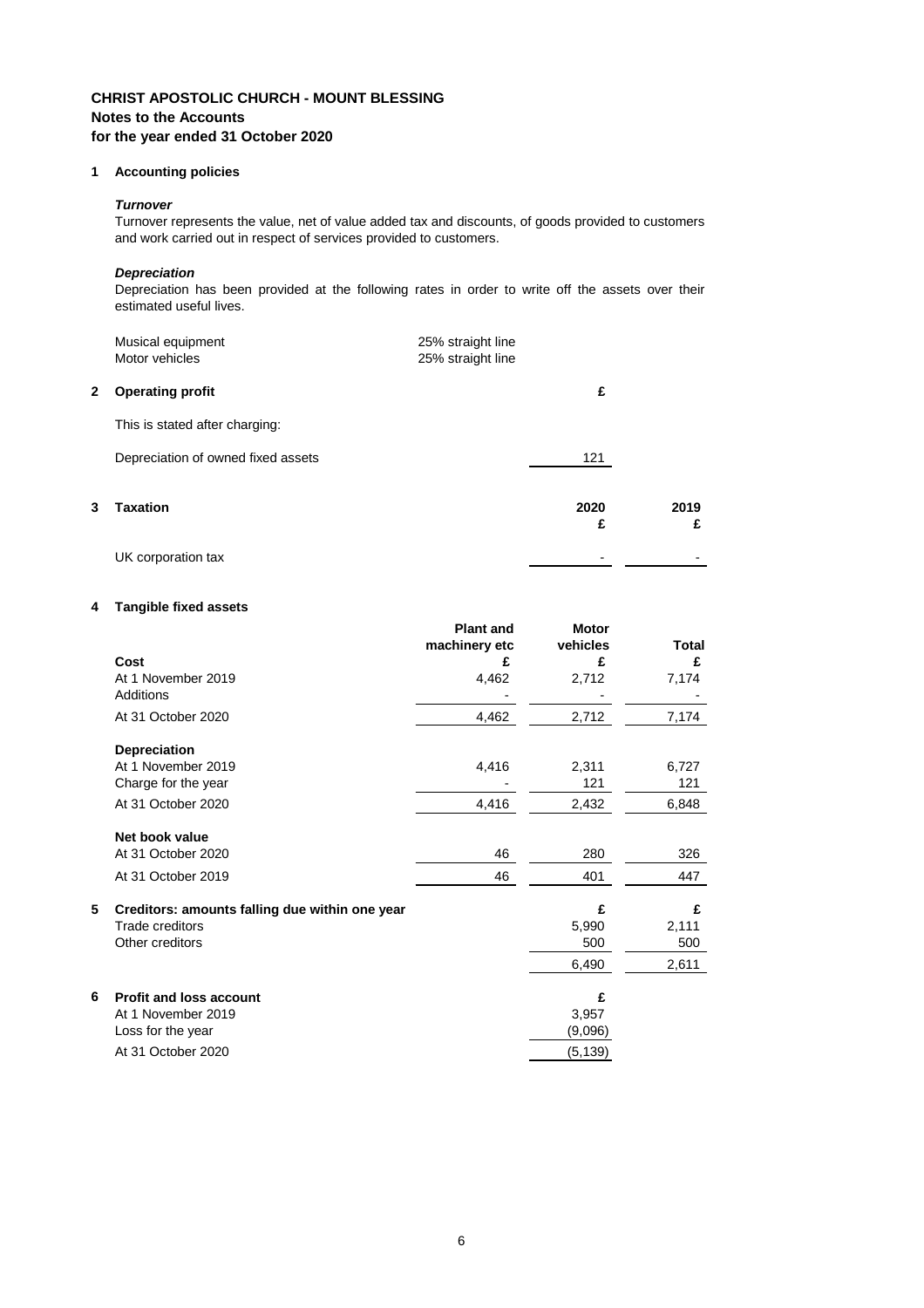**CHRIST APOSTOLIC CHURCH - MOUNT BLESSING Notes to the Accounts for the year ended 31 October 2020**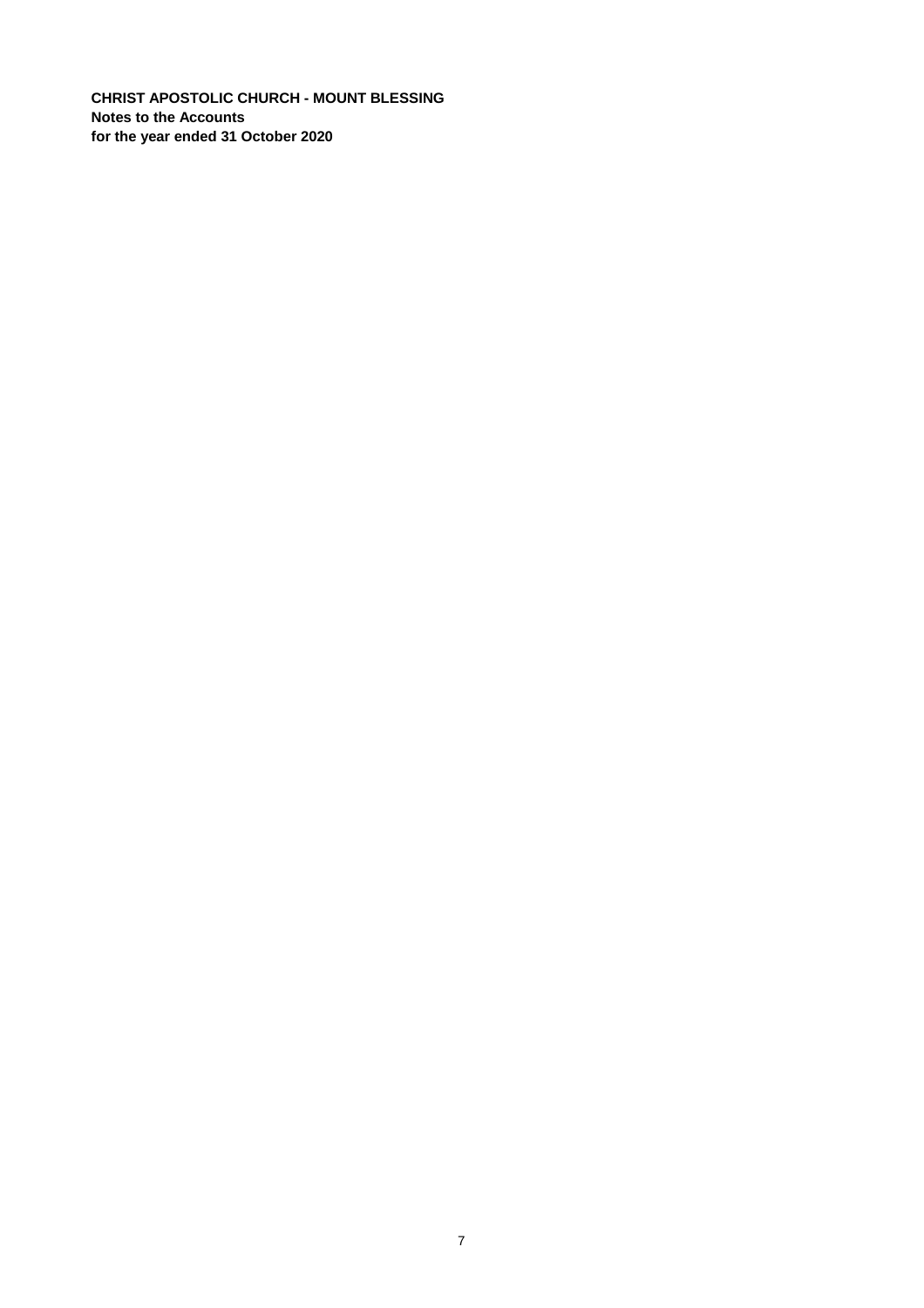## **CHRIST APOSTOLIC CHURCH - MOUNT BLESSING**

## **Profit and Loss Account**

## **for the year ended 31 October 2020**

*for the information of the directors only*

|                                | 2020<br>£ | 2019<br>£ |
|--------------------------------|-----------|-----------|
| <b>Sales</b>                   | 35,977    | 39,064    |
| Administrative expenses        | (45,073)  | (44, 485) |
| <b>Operating profit / Loss</b> | (9,096)   | (5, 421)  |
| <b>Profit before tax</b>       | (9,096)   | (5, 421)  |
|                                |           |           |